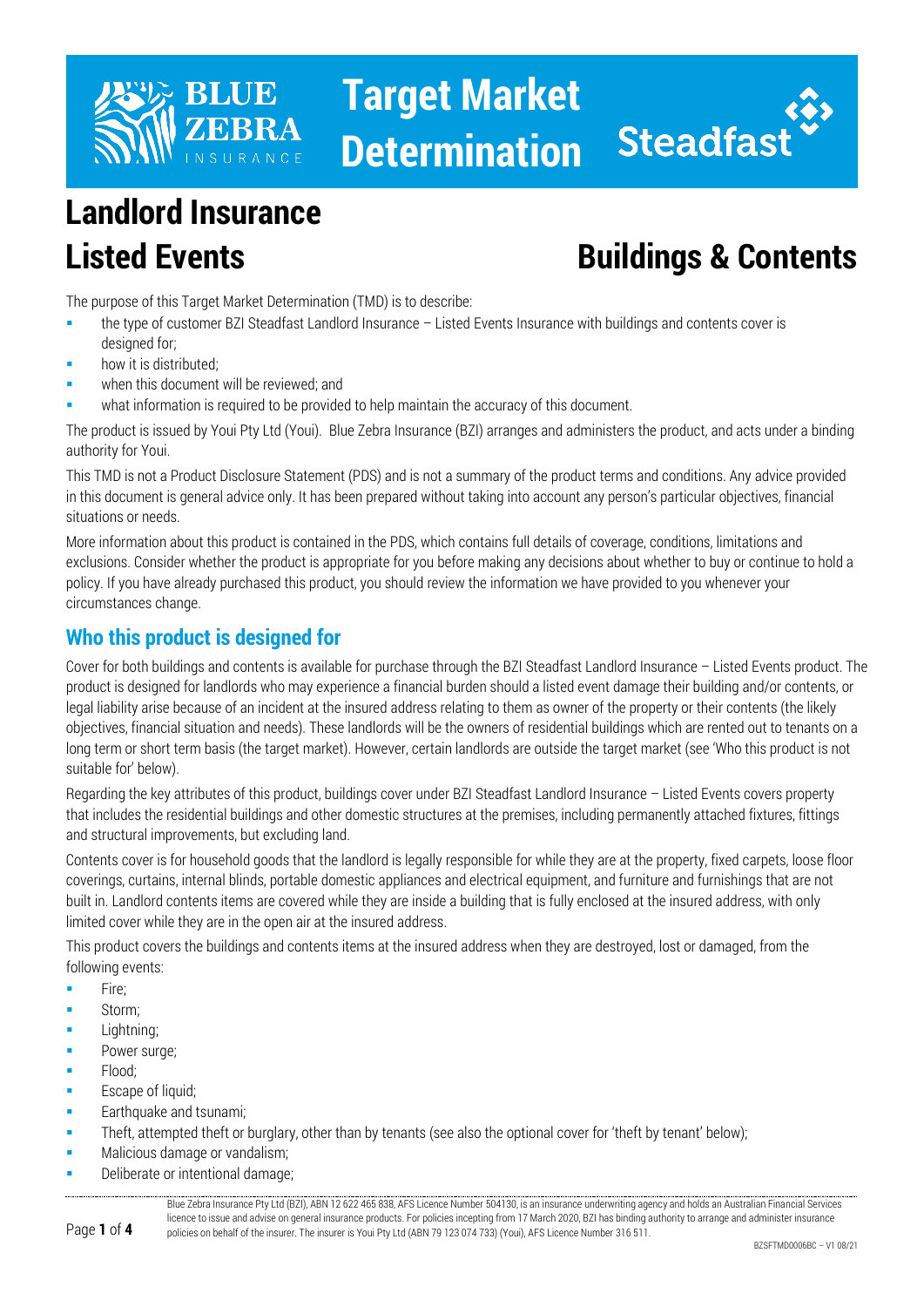



- **Riots or civil commotion;**
- **Explosion;**
- Impact damage;
- Damage by tenant's pets (limited cover);
- Animal damage; and
- Broken glass.

In addition to repairing or replacing the buildings or contents items when they are damaged, the product will also provide for additional benefits that cover things such as removal of debris, fees for architects and engineers, and locating the source of escaped liquid.

The product also provides some additional covers for situations such as when the landlord's keys have been stolen or where there is electric motor burnout in certain buildings and contents items.

Another key attribute of BZI Steadfast Landlord Insurance – Listed Events is cover for legal liability. This provides protection to the landlord if they become liable to pay for the death of or injury to unrelated people, or damage to their property, for incidents in relation to them owning the property or landlord contents at the insured address.

There are also some optional covers for purchase to meet more specific objectives, financial situation and needs of landlords. Where included on the policy, these covers are further key attributes of BZI Steadfast Landlord Insurance – Listed Events:

- (a) **Theft by tenant** designed for landlords who may experience a financial burden from the theft of buildings or contents items by their tenant or a visitor of their tenant. Further, when there is a claim paid for theft by tenant this cover may provide an additional benefit for limited legal expenses that the landlord incurs when seeking to recover from the tenant (or their visitor).
- (b) **Loss of rent** designed for landlords who may experience a financial burden if the property becomes uninhabitable or untenantable and as a result they do not get rental income. For example if there is damage or destruction of the building or contents at the insured address, or the tenants are unable to access the property due to damage or destruction at a nearby property.
- (c) **Rent default** designed for landlords who may experience a financial burden if their tenant stops paying the rent that is owed under a long term rental agreement, including if they vacate the property without giving the required notice and leaving unpaid rent, or stop paying rent and refuse to vacate the property.
- (d) **Special contents** designed for landlords that are the owners of landlord contents items that are more valuable in nature who want to make sure they are insured for their full value if they experience a financial loss as a result of those items being damaged.

All the above key attributes make BZI Steadfast Landlord Insurance – Listed Events cover likely to be consistent with the likely objectives, financial situation and needs of the target market because it provides cover, or the option to add cover, for events that may result in significant damage to the landlord's buildings and/or contents, or loss of rental income from the property. The product provides coverage for the typical types of domestic structures and contents items that landlords expect to be considered part of the insured property. The product also provides coverage for legal liability arising because of incidents at the insured address that the landlord may be liable for given their ownership of the property.

#### **Who this product is not suitable for**

This product is not suitable for owners of buildings and contents where:

- the buildings are
	- poorly maintained and not in an occupiable, liveable condition;
	- used as a hotel, motel or bed and breakfast accommodation;
	- used as a boarding house or hostel;
	- part of a strata title;

or

- the contents are:
	- part of a hotel, motel or bed and breakfast accommodation;
	- part of a boarding house or hostel;
	- − contained within a dwelling that is poorly maintained and not in an occupiable, liveable condition.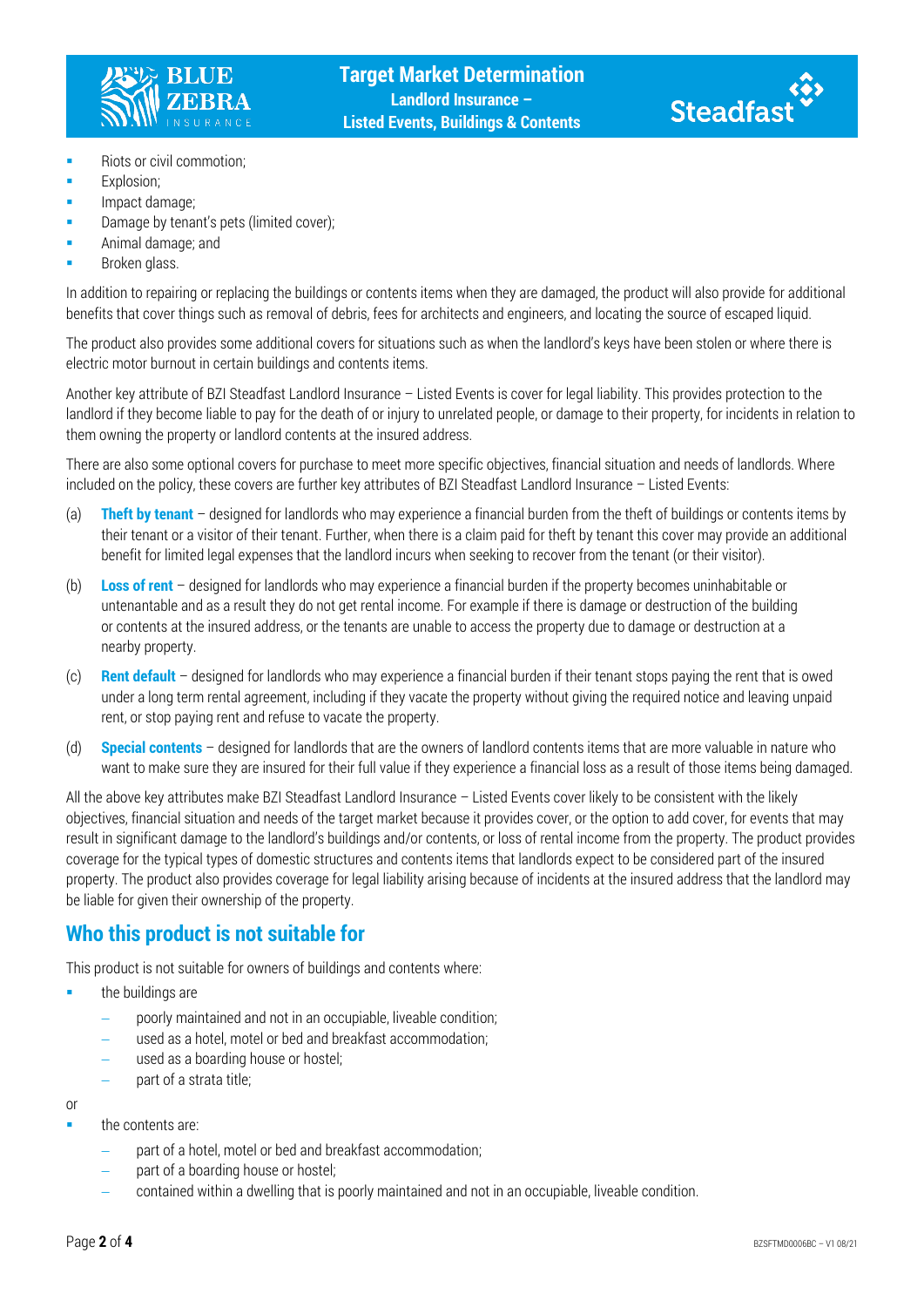



#### **Distribution conditions**

BZI Steadfast Landlord Insurance – Listed Events can only be purchased through a Steadfast broker authorised by BZI. BZI has contractual arrangements with Steadfast brokers (including their Authorised Representatives) who are appropriately licensed to sell their products, and as part of their licensing these brokers have adequate training to provide this product to their customers. BZI has a range of supervision and monitoring procedures, and provides training and support regarding the process to follow for getting quotes for this product and administering the policies once purchased.

When completing a quote, the BZI processes include a number of questions that enable the collection of information that help to determine if the applicant is within the target market for this product, if we will insure them and their buildings and contents, and for what premium and excess. The customer should always answer these questions accurately and check with their intermediary if they are not sure what a question means.

These conditions make it likely that BZI Steadfast Landlord Insurance – Listed Events will only be distributed to consumers within the target market for this product because the brokers have knowledge of the policy terms and conditions, and processes are designed to identify instances where a policy is not suitable for the applicant.

#### **Reporting**

BZI (as distributor of this product and Youi's agent) collects information and prepares reports regarding sales activity, performance, claims data and complaints on a quarterly basis (at least) and provides this to Youi.

All brokers who have been authorised by BZI to sell and administer this product must report the following information to BZI, who will incorporate it within their reporting requirements to Youi:

| <b>Reportable information</b>                                  | <b>Reported by</b> | <b>Frequency</b>                               |
|----------------------------------------------------------------|--------------------|------------------------------------------------|
| Complaints data including the number and nature of any         | <b>BZI</b>         | Quarterly (within 10 business days of the end  |
| complaints (where these have not already been raised with BZI) | <b>Brokers</b>     | of quarter)                                    |
| Any occasions where this product has been sold contrary to     | <b>BZI</b>         | As soon as practicable after becoming aware of |
| the TMD                                                        | <b>Brokers</b>     | the matter, and no later than 10 business days |
| Any feedback, regulatory orders or directions regarding the    | B <sub>7</sub>     | As soon as practicable after becoming aware of |
| product or its distribution that are received from             | <b>Brokers</b>     | the matter, and no later than 10 business days |
| a regulator,                                                   |                    |                                                |
| The General Insurance Code Governance Committee, or            |                    |                                                |
| AFCA                                                           |                    |                                                |
|                                                                |                    |                                                |

Where necessary, BZI may request additional information from brokers to determine if this product has been sold contrary to the TMD.

#### **Reviewing this document**

Youi will review this TMD if:

- **there are amendments to our PDS that change the cover provided;**
- material changes are made to our underwriting guidelines;
- **we introduce other ways in which this product can be sold;**
- we receive a significant number of complaints regarding the design or distribution of this product;
- the business performance and value provided by this product indicate the TMD is no longer appropriate, having regard to appropriate data such as claims ratios and policy sales and cancellation rates; or
- we identify that there has been a significant dealing in the product that is not consistent with the TMD.

Our review will occur within 10 business days of any of the above events occurring.

In any event, a review of this TMD will be completed no later than two years from the publication date of this TMD and subsequently at two-yearly intervals.